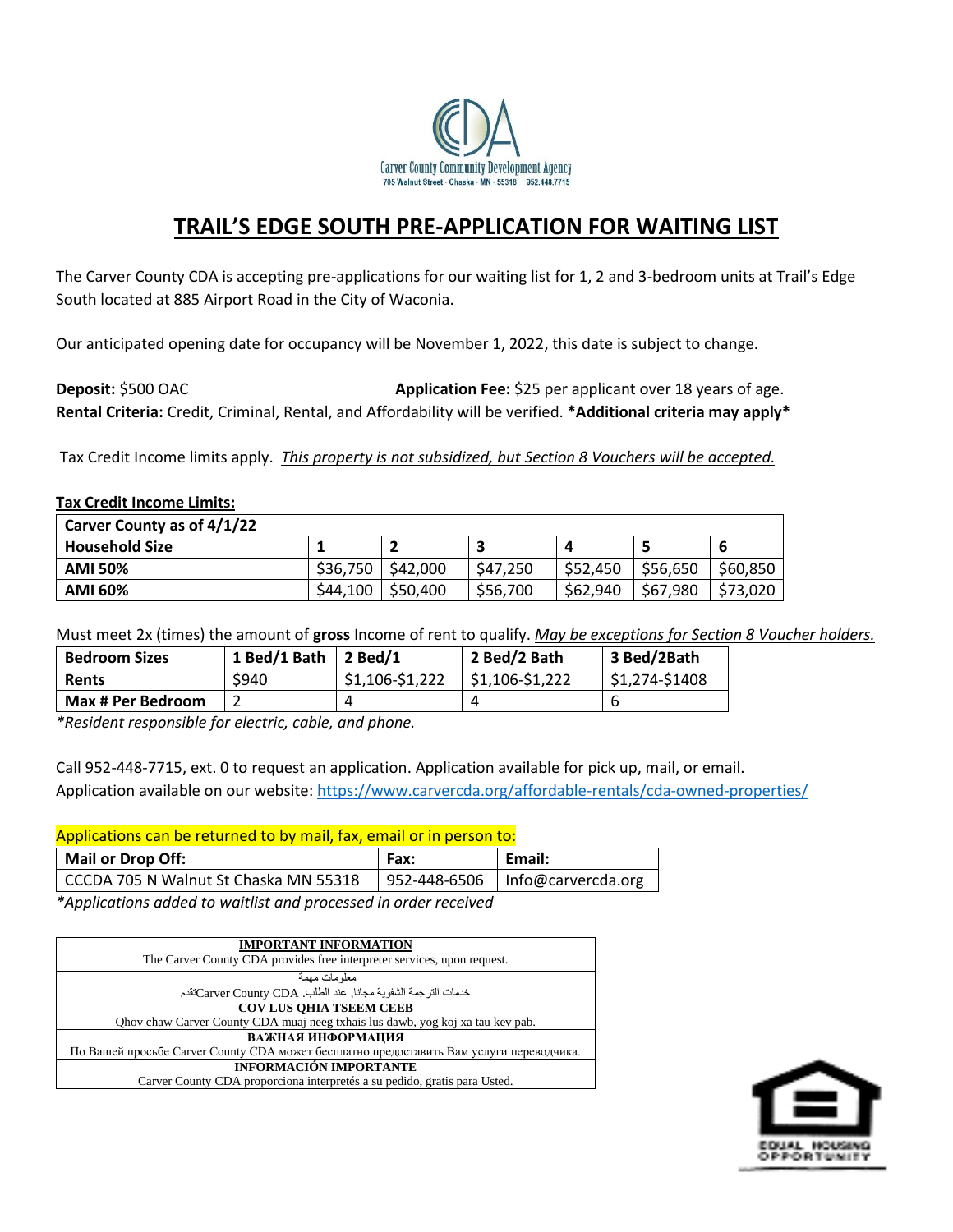# **Trail's Edge South Waiting List Pre-Application**

885 Airport Rd

Phone (952) 448-7715 ext. 0 Fax (952) 448-6506

Online:<https://www.carvercda.org/affordable-rentals/cda-owned-properties/>

# Applications can be returned to by mail, fax, email or in person to: **Mail or Drop Off: Fax: Email:** CCCDA 705 N Walnut St Chaska MN 55318 952-448-6506 Info@carvercda.org

| <b>FOR STAFF USE ONLY:</b>               |              |                                             |                               |  |  |
|------------------------------------------|--------------|---------------------------------------------|-------------------------------|--|--|
| Date and Time Application Received:      |              | <b>Gross Annual Income: \$</b>              | Qualify: $\Box$ Y or $\Box$ N |  |  |
| Bedroom Size Qualifying for: $\Box$ 1 BR | $\vert$ 2 BR | □ 3 BR Section 8 Voucher Holder: □ Y or □ N |                               |  |  |

| Name:              |               |                                                                                                                                                                                                                                      |
|--------------------|---------------|--------------------------------------------------------------------------------------------------------------------------------------------------------------------------------------------------------------------------------------|
|                    | <b>FIRST</b>  | <b>LAST</b><br><b>MIDDLE INITIAL</b>                                                                                                                                                                                                 |
| Address:           |               |                                                                                                                                                                                                                                      |
|                    | <b>STREET</b> | <b>APARTMENT#</b>                                                                                                                                                                                                                    |
|                    |               |                                                                                                                                                                                                                                      |
|                    | <b>CITY</b>   | <b>STATE</b><br><b>ZIP</b>                                                                                                                                                                                                           |
|                    |               |                                                                                                                                                                                                                                      |
| <b>Cell Phone:</b> |               | $($ $)$                                                                                                                                                                                                                              |
|                    |               | Please indicate bedroom size preferred. $\Box$ 1 BR $\Box$ 2 BR $\Box$ 3 BR                                                                                                                                                          |
|                    |               | (Please note: You may check both BR sizes if you wish to be placed on both waiting lists. However, if your household<br>composition does not qualify for the BR size(s) you indicate, the site manager will contact you to discuss.) |

# **HOUSEHOLD MEMBERS**

Please fill out a line in the table for every household member who will be living in the housing unit, including yourself, cohead or spouse and any children that you have physical custody of at least 50% of the time. **Start with head of household**, then spouse or co-head. Please fill out *every box* for **each person**. You must use the correct legal name for each member of your household as it appears on their social security card.

| <b>Household Member's FIRST and LAST Name</b> | <b>Relationship to</b><br>You*<br>(See Codes Below) | <b>Birth Date</b> | Student**<br>Yes or No | Gross Income per<br>Month (before<br>deductions) per<br><b>Member</b> |
|-----------------------------------------------|-----------------------------------------------------|-------------------|------------------------|-----------------------------------------------------------------------|
|                                               | <b>HEAD</b>                                         |                   |                        |                                                                       |
|                                               |                                                     |                   |                        |                                                                       |
|                                               |                                                     |                   |                        |                                                                       |
|                                               |                                                     |                   |                        |                                                                       |
|                                               |                                                     |                   |                        |                                                                       |
|                                               |                                                     |                   |                        |                                                                       |

**\*Relationship Codes**: CH = Co-Head; S = Spouse; A = Other Adult; L = Live In Aide; C = Child (under 18); U = Unborn Child **\*\*** Will this person be a student during this or the upcoming calendar year? Includes elementary, junior & senior high, college, university, technical, trade & mechanical schools.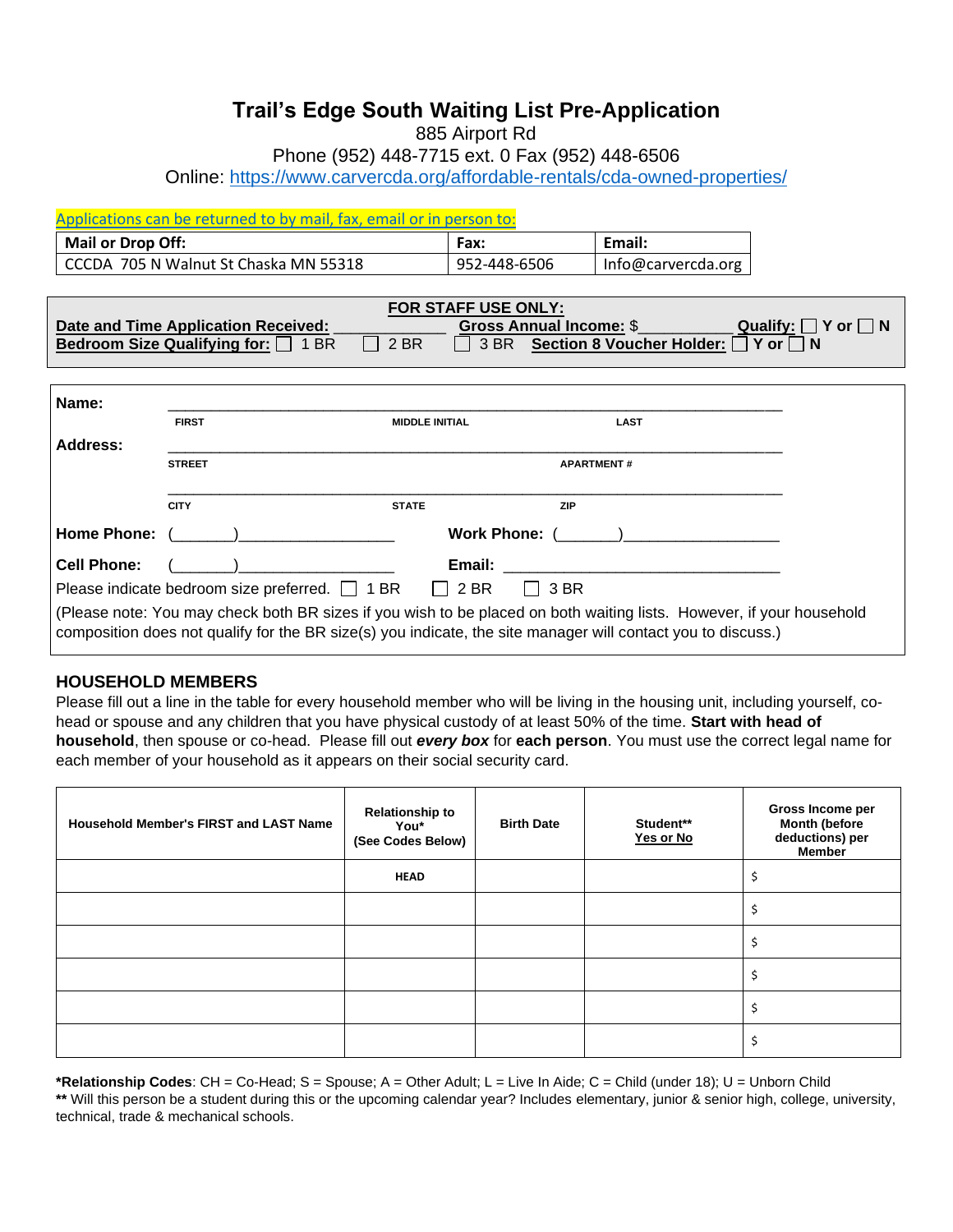# **HOUSEHOLD INFORMATION**

| What is the <b>TOTAL MONTHLY</b> household gross income listed from Page 1? \$                                                                                                                                                                                                                                                                                                                            |  |  |  |  |  |
|-----------------------------------------------------------------------------------------------------------------------------------------------------------------------------------------------------------------------------------------------------------------------------------------------------------------------------------------------------------------------------------------------------------|--|--|--|--|--|
| **Income Examples: Wages, Child Support, Welfare, Social Security, SSI, Pensions, Disability Compensation,<br>Unemployment Compensation, Interest Income on Assets, Babysitting, Alimony, Annuities, Dividends, Income<br>from Rental Property, Interest from Contract for Deed, etc. NOTE: If you are self-employed, use net wages.                                                                      |  |  |  |  |  |
| If income is zero or does not meet 2x (times) rent charged, do you have a Section 8 Voucher? $\Box$ Yes<br><b>No</b><br>If yes, from what Housing Authority or Agency: _________________________________                                                                                                                                                                                                  |  |  |  |  |  |
| Does anyone in your household require a unit with special features?<br>  No<br>∣ Yes                                                                                                                                                                                                                                                                                                                      |  |  |  |  |  |
| If yes, please check which special feature is required:<br>   Mobility Accessible Unit     Communication Accessible Unit (Hearing)     Communication Accessible Unit (Visual)                                                                                                                                                                                                                             |  |  |  |  |  |
| What is the primary language spoken in your household?<br>$\Box$ Somali $\Box$ Spanish<br>Hmong $\Box$<br>English<br>Russian<br>Other:<br>Vietnamese<br>$\mathbf{1}$<br>$\perp$<br>$\Box$                                                                                                                                                                                                                 |  |  |  |  |  |
| Are you or any member of your household subject to a lifetime registration under the State Sex Offender<br>Registration Program? <sup>Yes</sup><br>No                                                                                                                                                                                                                                                     |  |  |  |  |  |
| How did you find out about our Apartments?<br>$\Box$ Housing Link<br>Newspaper Ad<br>$\Box$ Family/Friend<br>Brochure <b>Employer</b><br>Internet/Website<br><b>CDA</b><br>Other: the contract of the contract of the contract of the contract of the contract of the contract of the contract of the contract of the contract of the contract of the contract of the contract of the contract of the con |  |  |  |  |  |
| <b>APPLICANT CERTIFICATION</b>                                                                                                                                                                                                                                                                                                                                                                            |  |  |  |  |  |
| I/We certify that the information given to the Carver County CDA on this application is accurate and complete to the best<br>of my/our knowledge and belief. I/We understand that false statements or information are punishable under Federal Law.                                                                                                                                                       |  |  |  |  |  |

I/We also understand that false statements or information are grounds for termination of eligibility. I/We understand that the information provided on this application will be used in assessing eligibility for placement on the waiting list.

I/we understand that this is just a pre-application to be placed on the waiting list and our application has not yet been approved. I/We agree to notify management in writing regarding any changes in household address, telephone numbers, income and household composition.

Do you acknowledge that you are aware that the owner/agent has implemented a Smoke Free policy? This means that smoking is prohibited in the unit, on unit balconies and porches and in all indoor and outdoor common areas except in designated smoking areas.  $\Box$  Yes  $\Box$  No

**I/we agree to notify Carver County CDA regarding any changes in household address, income/assets, family composition.**

| <b>Head of Household Signature:</b>    | Date: |
|----------------------------------------|-------|
| <b>Co-Head of Household Signature:</b> | Date: |
| <b>Household Member Over 18:</b>       | Date: |

Attachments to Pre-application: Tennessen Warning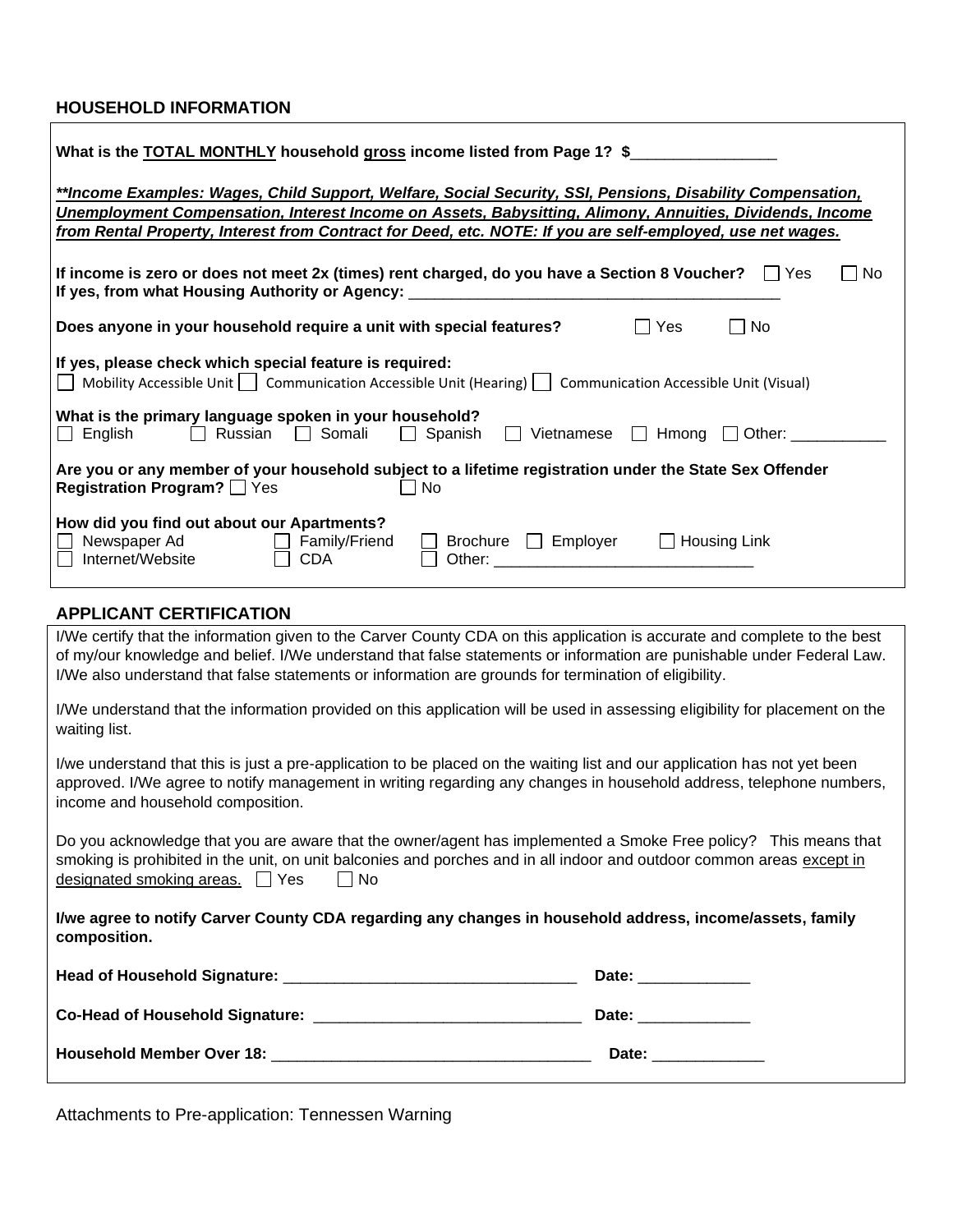

# **THERE ARE LAWS TO PROTECT YOUR RIGHTS TO INFORMATION AND PRIVACY**

Under the Minnesota Government Practices Act (M.S. 13.01 through 13.88) you have the right to know:

# **A. WHAT IS THE PURPOSE AND INTENDED USE OF THE INFORMATION THE CDA COLLECTS?**

Within the context of the CDA Public Housing Program, the information we collect from you or about you (or from other individuals or agencies authorized by you) is collected, used and disseminated for the administration and management of legally authorized programs. The information we collect about you is classified under Minnesota law as: (1) Public - anyone can see the information; (2) Private - only you and those authorized by law or by you can see the information; or (3) Confidential - you cannot see the information although those persons authorized by law can. The private classification applies to most of the information we collect about you.

The purposes and uses of this information are for one or more of the following reasons:

- 1. To help us determine whether you are eligible to participate or to continue to participate in the CDA's housing program for which you have applied.
- 2. To enable us to establish the level of rent you must pay in accordance with federal law.
- 3. To assist the CDA in maintaining or upgrading its housing stock.
- 4. To enable the CDA to comply with legal requirements governing its and other agencies legislative mandates.

### **B. YOUR RIGHTS WHEN SUPPLYING INFORMATION (M.S. 13.04)**

The information you are asked to provide to the CDA is information necessary for our determination of your eligibility for housing program benefits. Collection of this information is authorized by the Federal Housing Act of 1937, as amended, and by the Minnesota Housing and Redevelopment Authority Act, M.S. 462.11, et seq. While you have the right to refuse to supply the information we request, the CDA may not be able to provide you with the housing assistance. If you feel that certain information we request is an unwarranted invasion of your privacy, contact the CDA's responsible authority.

### **C. WHO HAS ACCESS TO THE PRIVATE INFORMATION WE COLLECT ABOUT YOU?**

Depending upon the housing program and as authorized by state, local, or federal law, the information we maintain may be shared with:

- 1. U.S. Department of Housing and Urban Development
- 2. CDA employees and contractors and CDA selected volunteer agencies serving you or your dwelling unit
- 3. MN Housing Finance Agency
- 4. Carver County Department of Human Services
- 5. Carver County Department of Financial Assistance
- 6. School Districts
- 7. Fire Department and Paramedics when an emergency situation or investigation requires the sharing of information
- 8. Utility companies servicing Carver County to insure that CDA rental units are maintained as required by the lease
- 9. U.S. Census Bureau
- 10. The City/Township and its various departments (those needing access to information) in which you receive CDA assistance
- 11. Owners of MHOP (Metropolitan Housing Opportunities Program) units. MHOP units are privately owned units under MPHA's (Minneapolis Public Housing Authority) ACC located in the metropolitan area. Information may be shared for the purpose of marketing and leasing the public housing units.
- 12. Federal, State or Local auditors
- 13. Researchers who are granted access to the data for the purposes of preparing summary data
- 14. Other Local, State and Federal agencies as may be required by law